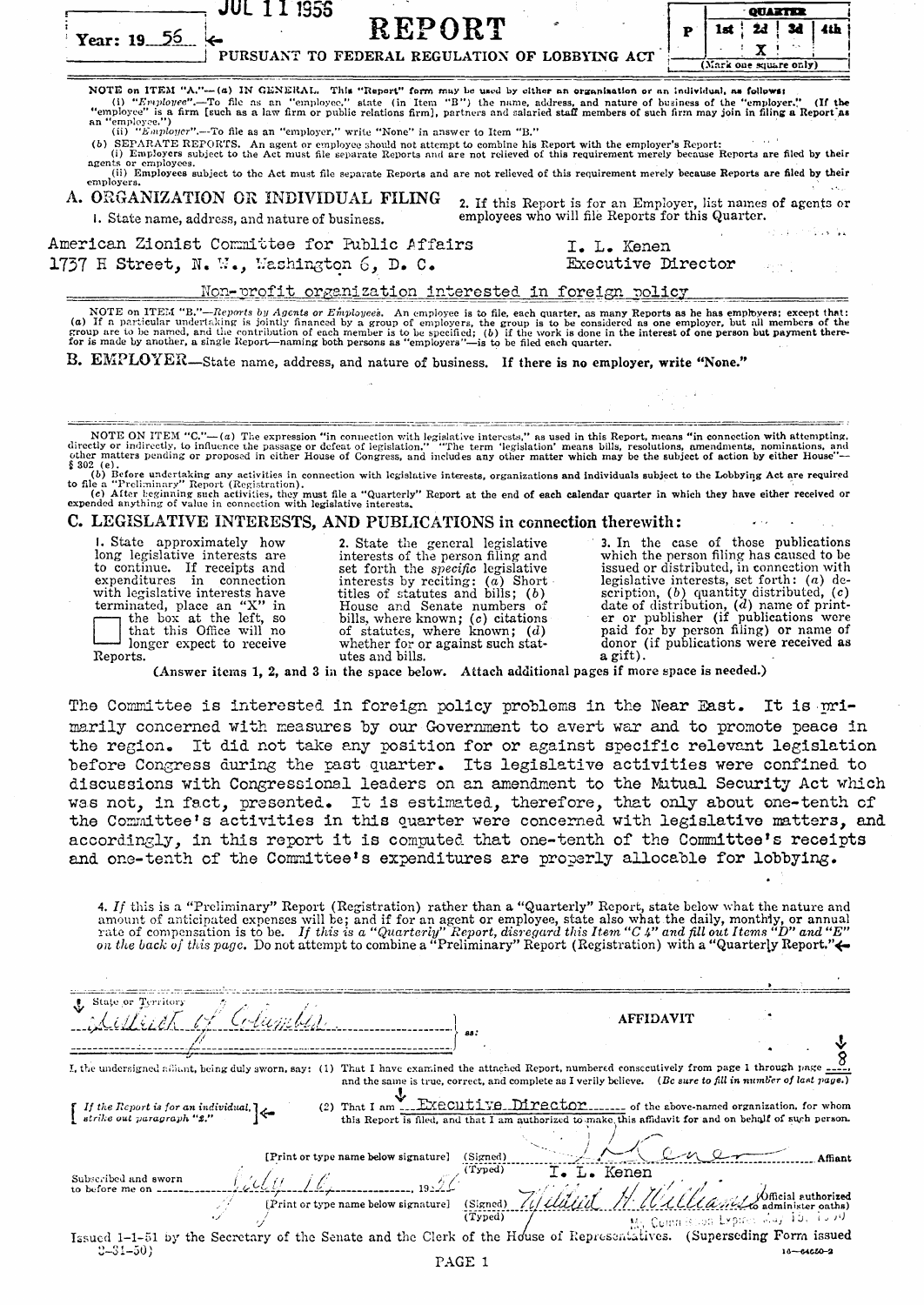-- $+ -$ ify wi es ti .<br>st per ert ti ee is m i res 5. 85 on that have re is to be listed, regardless of whether the contribution was made solely for legislative purposes.

(e) IF THIS REPORT IS FOR AN AGENT OR EMPLOYEE.—(!) In General. In the case of many employees, all receipts will come under Items "D 5" (received for services) and "D 12" (expense money and reimbursements). In the absence

(ii) *Employer as Contribulor of \$500 or More*.—When your contribution from your employer (in the form of salary, fee, etc.) amounts to \$500 or more, it is not necessary to report such contributions under "D 13" and "D 14

## D. RECEIPTS (INCLUDING CONTRIBUTIONS AND LOANS)

Fill in every blank. If the answer to any numbered item is "None," write "NONE" in the space following the number.

| <i>Receipts</i> (other than loans)                                                            |                                                               | <b>Loans</b> Received -"The term 'contribution' includes a loan  ."-<br>\$302(a).                                                                                                                                                                                                                                                   |
|-----------------------------------------------------------------------------------------------|---------------------------------------------------------------|-------------------------------------------------------------------------------------------------------------------------------------------------------------------------------------------------------------------------------------------------------------------------------------------------------------------------------------|
| i. \$ None Dues and assessments                                                               |                                                               | '9. \$2.5.000.00 TOTAL now owed to others on ac-<br>count of loans                                                                                                                                                                                                                                                                  |
| 2. \$.1,821.01.                                                                               | Gifts of money or anything of value                           | 10. \$.5,000,00 Borrowed from others during this<br>Quarter                                                                                                                                                                                                                                                                         |
| 3. \$Ncne.                                                                                    | Printed or duplicated matter re-                              | 11. \$ None Repaid to others during this Quar-<br>ter                                                                                                                                                                                                                                                                               |
| 4. $\sum_{n=1}^{\infty}$                                                                      | ceived as a gift<br>Receipts from sale of printed or          | "Expense Money" and Reimburse-<br>12. \$ None<br>ments received this quarter.                                                                                                                                                                                                                                                       |
| duplicated matter<br>5. $\frac{1}{2}$ None Received for services (e.g., salary,<br>fee, etc.) |                                                               | Contributors of \$500 or More (from Jan. 1 through this Quarter)<br>13. Have there been such contributors?<br>Please answer "yes" or "no": $---\text{\textsf{LGS}}$<br>[4. In the case of each contributor whose contributions (including loans)<br>during the "period" from January 1 through the last day of this                 |
| $6.$ \$ $2.621.01$<br>items "1" through " $5$ ")                                              | TOTAL for this Quarter (Add                                   | Quarter, total \$500 or more:<br>Attach hereto plain sheets of paper, approximately the size of this page,<br>tabulate data under the headings "Amount" and "Name and Address of<br>Contributor"; and indicate whether the last day of the period is March 31,<br>June 30, September 30, or December 31. Prepare such tabulation in |
| $7.$ \$ $8,660.21$<br>of calendar year                                                        | Received during previous Quarters                             | accordance with the following example:<br>Amount<br>Name and Address of Contributor                                                                                                                                                                                                                                                 |
| 8. \$10.461.22                                                                                | TOTAL from Jan. 1 through this<br>Quarter $(Add "6" and "7")$ | $("Period" from Jan. 1 through _______1 19)$<br>\$1,500.00 John Doe, 1621 Biank Bldg., New York, N. Y.<br>1,785.00 The Roe Corporation, 2511 Doe Bldg., Chicago, Ill.<br>\$3,285.00 TOTAL                                                                                                                                           |

NOTE on ITEM "E."-(a) IN GENERAL. "The term 'expenditure' includes a payment, distribution, loan, advance, deposit, or gift of money or anything of value and includes a contract, promise, or agreement, whether or not legally enforceable, to make an expenditure"-- § 302 (b) of the Lobbying Act.

(b) IF THIS REPORT IS FOR AN AGENT OR EMPLOYEE. In the case of many employees, all expenditures will come under telephone and telegraph (Item "E") and telegraph (Item "E") and entertainment (Item "E").

### E. EXPENDITURES (INCLUDING LOANS) in connection with legislative interests:

- Fill in every blank. If the answer to any numbered item is "None," write "NONE" in the space following the number.

# *Expenditures* (other than loans)

| <i>Expenditures</i> (other than loans) |                                                                                          |                      |           | Loans Made to Others-"The term 'expenditure' includes.<br>$a \ldots \text{ loan} \ldots \text{ ''--} \{ 302 \text{ (b)} \}$                                                                                   |
|----------------------------------------|------------------------------------------------------------------------------------------|----------------------|-----------|---------------------------------------------------------------------------------------------------------------------------------------------------------------------------------------------------------------|
|                                        | $\therefore$ 1. \$ $\frac{1}{2}S_{\infty}Q$ Public relations and advertising<br>services |                      |           | .12. \$ None TOTAL now owed to person filing                                                                                                                                                                  |
| 2. sl,222.80                           | Wages, salaries, fees, commissions<br>(other than Item "1")                              |                      |           | 13. \$ None  Lent to others during this Quarter                                                                                                                                                               |
| 3. \$None                              | Gifts or contributions made during<br>Quarter                                            |                      |           | Quarter                                                                                                                                                                                                       |
| 4. 8. 395. 86.                         | Printed or duplicated matter, in-<br>cluding distribution cost                           |                      |           |                                                                                                                                                                                                               |
| 5. 8. 254.53.                          | Office overhead (rent, supplies,<br>utilities, etc.)                                     |                      |           | 15. Recipients of Expenditures of \$10 or More                                                                                                                                                                |
| 6. S. $143.74$                         | Telephone and telegraph                                                                  |                      |           | In the case of expenditures made during this Quarter by, or on behalf<br>of, the person filing: Attach plain sheets of paper approximately the size                                                           |
|                                        | 7. $265.37$ Travel, food, lodging, and enter-<br>tainment                                | following example:   |           | of this page and tabulate data as to expenditures under the following<br>headings: "Amount," "Date or Dates," "Name and Address of Recipi-<br>ent," "Purpose." Prepare such tabulation in accordance with the |
|                                        | 8. $\frac{31.57}{100}$ All other expenditures                                            |                      |           |                                                                                                                                                                                                               |
| $9. \& 752 - 77$                       | TOTAL for this Quarter (add "1"<br>through "8")                                          | Amount<br>\$1,750.00 | $7 - 11:$ | Date or Dates-Name and Address of Recipient-Purpose<br>Roe Printing Co., 3214 Blank Ave., St. Louis<br>Mo.--Printing and mailing circulars on the<br>"Marshbanks Bill."                                       |
| 35,919.24                              | Expended during previous Quarters<br>of calendar year                                    | \$2,400.00           |           | 7-15, 8-15, 9-15; Britten & Blatten, 3127 Gremlin Bidg.<br>Washington, D. C.-Public relations                                                                                                                 |
| <u>11. s13,672.01</u>                  | TOTAL from January 1 through<br>this Quarter (add " $9$ " and " $10$ ")                  | \$4,150.00           | TOTAL     | service at \$300.00 per month.                                                                                                                                                                                |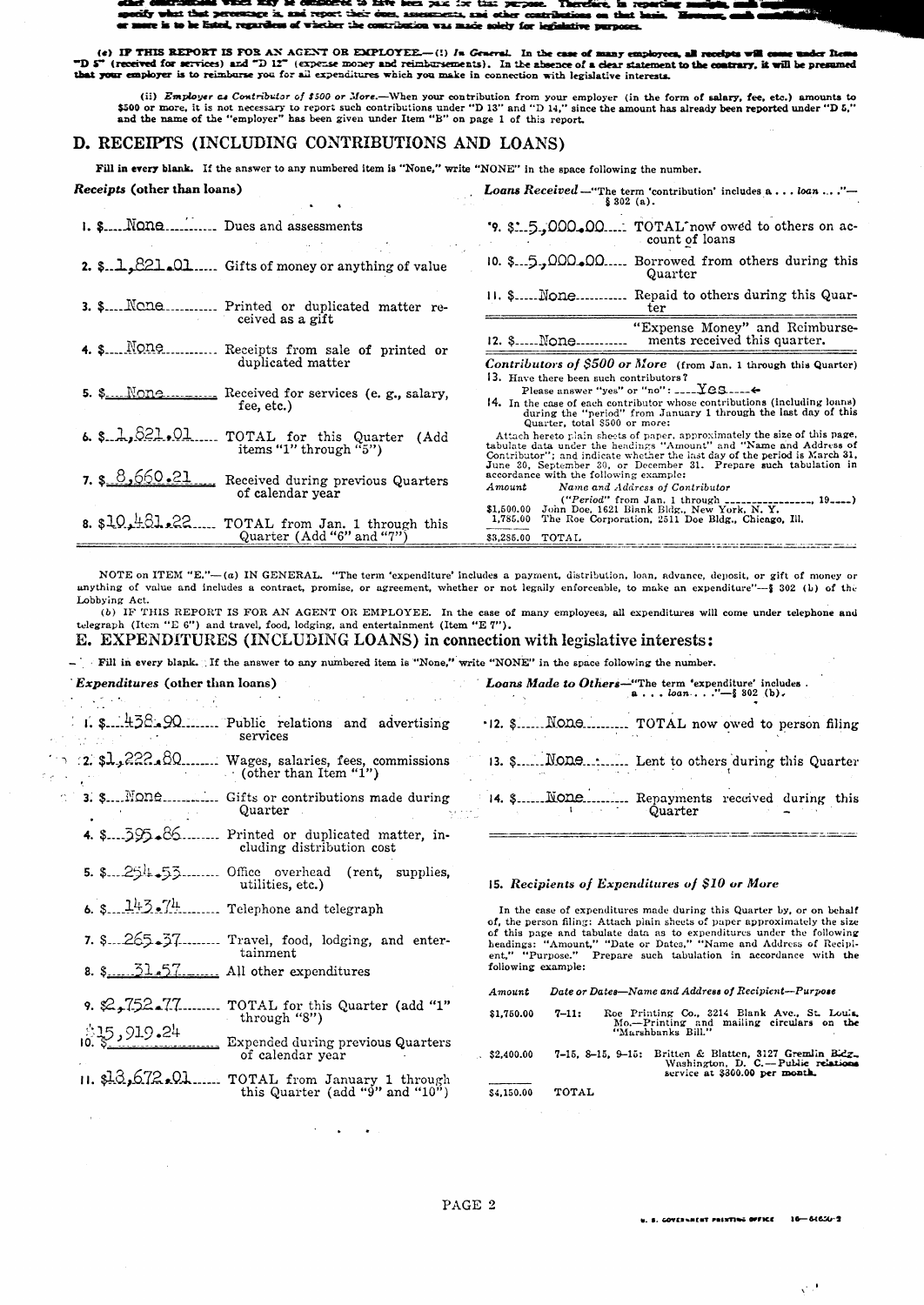| or are properly allocable for lobbying. However, all of the Committee's disburse-<br>ments of \$10 or more during the second quarter of 1956 are fully listed below, |            |
|----------------------------------------------------------------------------------------------------------------------------------------------------------------------|------------|
| although most of these expenditures do not involve any lobbying activities.                                                                                          |            |
| 1. Public relations and advertising services:                                                                                                                        |            |
| Bernard Endelman, Inc., 521 Fifth Ave., New York 17, N.Y.<br>For advertising $-$<br>April $5, 8.$                                                                    | \$4,389.00 |
| 2. Wages, salaries, fees, commissions, etc.:                                                                                                                         |            |
| Mr. I. L. Kenen, 302 Beechwood Rd., Alex., Va.<br>For Executive Services -<br>May $51.$                                                                              | 666.67     |
| Mr. Allen Lesser, 3527 Runnymede Pl., N.W., Wash. 15, D.C.<br>For Executive Services -<br>Apr. 15; 30; May 15; 31; June 15; 30.                                      | 3,000.00   |
| Mr. Arnold H. Wallack, $148-09$ Northern Blvd., Flushing, L.I., N.Y.                                                                                                 |            |
| For Executive Services -<br>Apr. 15; 30; May 31.                                                                                                                     | 1,875.00   |
| Mr. Fred L. Goldberg, 722 Kennedy St., N.E., Wash. 11, D.C.<br>For Secretarial Services -<br>May 15; 31; June 12.                                                    | 132.19     |
| Mrs. Ruth Goldberg, 722 Kennedy St., N.E., Wash. 11, D. C.<br>For Secretarial Services -                                                                             |            |
| Apr. 15; 30; May 15; 31; June 15; 30.                                                                                                                                | 1,024.03   |
| Miss Rita E. Grossman, 1930 Columbia Rd., N.W., Wash., D.C.<br>For Secretarial Services -<br>Apr. 15; 30; May 15; 31; June 15; 30.                                   | 1,749.99   |
| Miss Gertrude Hochman, 9304 Harvey Road, Silver Spring, Md.<br>For Secretarial Services -                                                                            |            |
| Apr. 15; 30; May 15; 31; June 15; 30.                                                                                                                                | 1,000.00   |
| Mrs. Doris Rosenbluh, 108 Atlantic St., S.E., Wash., D.C.<br>For Secretarial Services -<br>Apr. 15; 30; May 15; 31.                                                  | 476.66     |
| Mr. Norman M. Schwartz, 526 Powhatan Place, N.W., Wash., D.C.                                                                                                        |            |
| For Secretarial Services -<br>June $30.$                                                                                                                             | 33.75      |
| Miss Rose Schwartz, 201 W. 16th St., Apt. 9G, New York 11, N.Y.<br>For Secretarial Services -<br>May 15; 31; June 15; 30.                                            | $784 - 77$ |
| Miss Margaret R. Syphax, Baldwin Hall, Howard Univ., Wash., D.C.<br>For Secretarial Services -<br>Apr. 30; May 15; 31.                                               | 108.75     |
| Mrs. Helga Vlahov, 1535 Hemlock St., N.W., Wash., D.C.<br>For Secretarial Services -<br>Apr. 15; 30; May 15; 31; June 15; 30.                                        | 567.00     |
| Miss Sylvia Weinstein, 5911 Knollbrook Dr., Terr. Apt., Hyattsville, M.                                                                                              |            |
| For Secretarial Services -<br>May 15; 31; June 15; 30.                                                                                                               | 736.66     |
| Mr. Wilbert L. Whitsett, 1126 Columbia Rd., N.W., Wash., D.C.<br>For Secretarial Services -                                                                          |            |
| $2 - 15:50.$                                                                                                                                                         | 72.50      |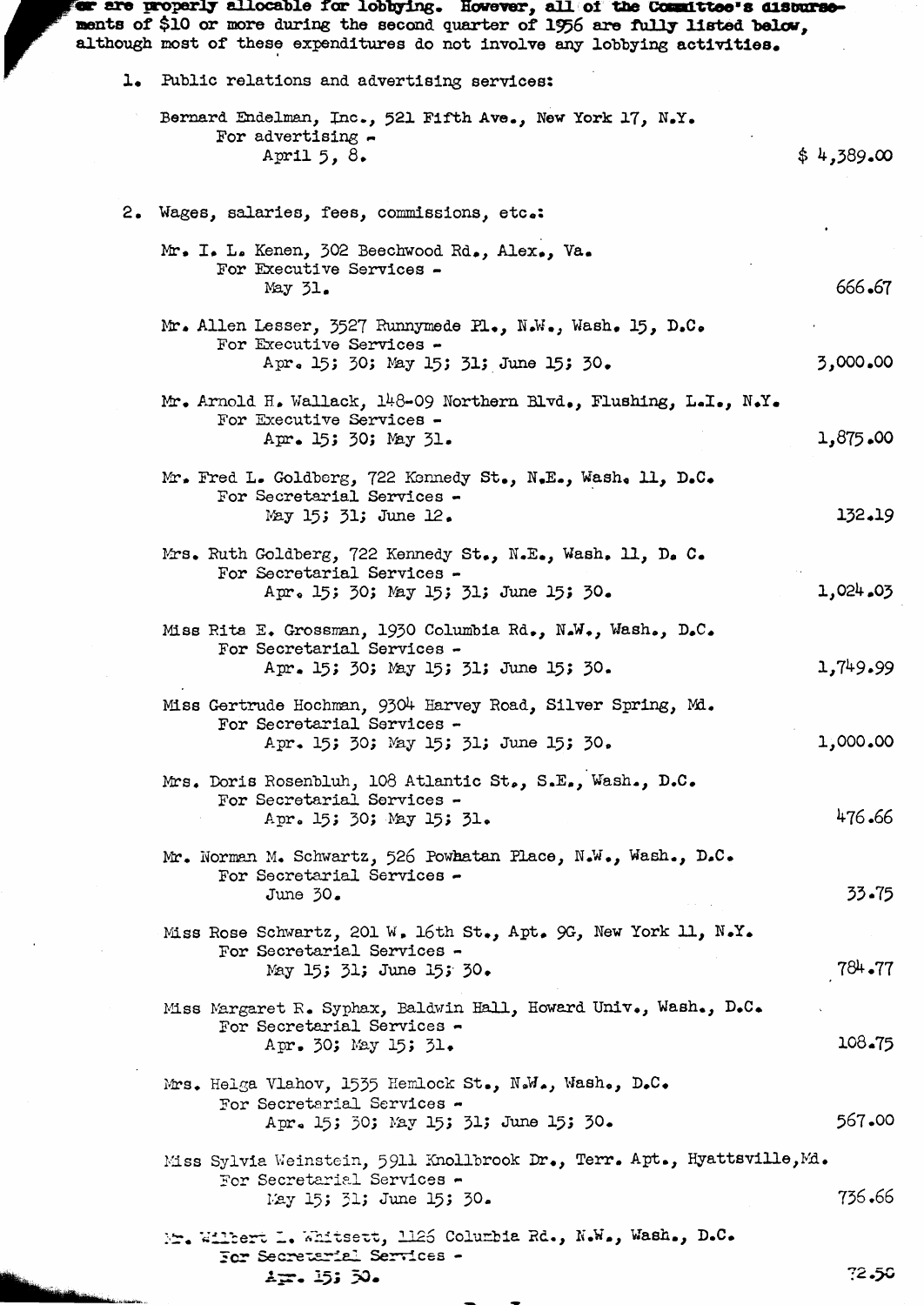|    | $AZ$ $Z-\sqrt{6}$                                                                                                                                   |            |
|----|-----------------------------------------------------------------------------------------------------------------------------------------------------|------------|
|    | Gifts or Contributions Made During Quarter:<br>NONE                                                                                                 |            |
| 4. | Printed or Duplicated Matter, Including Distribution Costs:                                                                                         |            |
|    | AAA Letter Service, 724 9th St., N. W., Wash., D. C.<br>For Misc. typing, duplicting, postage, publications, etc.<br>Apr. 13; May 3; June 7         | \$2,100.01 |
|    | Kaufmann Press, 25 Mass.Ave., N.W., Wash.,D.C.<br>For printing, publications, etc.<br>Apr. 13.                                                      | 1,000.00   |
|    | Advertising Mat Service, 416 Eye St., N.W., Wash., D.C.<br>For reprinting.<br>Apr. 19.                                                              | 16.0       |
|    | Catherine T. Gillen Letter Shop, 99 Bedford St., Boston, Mass.<br>For misc.typing, duplicating, postage, mailing, etc.<br>Apr. 19; May 31; June 15. | 429.43     |
|    | Public Printer, Government Printing Office, Wash.25, D.C.<br>For reprint of speech, Congressional Record -<br>May 14; 13.                           | 351.63     |
|    | Congressional Quarterly News Features, 1156 19th St., N.W., Wash., D.C.<br>For subscription -<br>May 31.                                            | 51.00      |
|    | Hub Mail Printing Corp., 1000 Wash. St., Boston 18, Mass.<br>For Duplicting and Mailing -<br>May $31.$                                              | 10.50      |
| 5. | Office Overhead:                                                                                                                                    |            |
|    | Allpure Spring Water Co., Rear 1225 25th St., N.W., Wash., D.C.<br>For water service -<br>Apr. 19; May 31.                                          | 13.22      |
|    | The Evening Star Newspaper Co.<br>For "Help Wanted" ads.<br>Apr. 19; May 31.                                                                        | 20.10      |
|    | The Washington Post Co., 1515 L St., N.W., Wash., D.C.<br>For "Help Wanted" ads.<br>Apr. 19                                                         | 34.92      |
|    | Mary Y. Cosley (Shoreham Letter Shop), Shoreham Hotel, Wash. D.C.<br>For Secretarial Services -<br>Apr. 27; May $15 -$                              | 159.38     |
|    | Railway Express Agency, Inc., 2d & Eye Sts., N.W., Wash., D. C.<br>For delivery expense -<br>May $13$ ; June 25.                                    | 38.76      |
|    | Landy Sign Co., 152 W. 42nd St., New York 36, N.Y.<br>For painting name on door $- N_x Y$ , office<br>May $31.$                                     | 21.70      |

٦

¢

 $\bar{z}$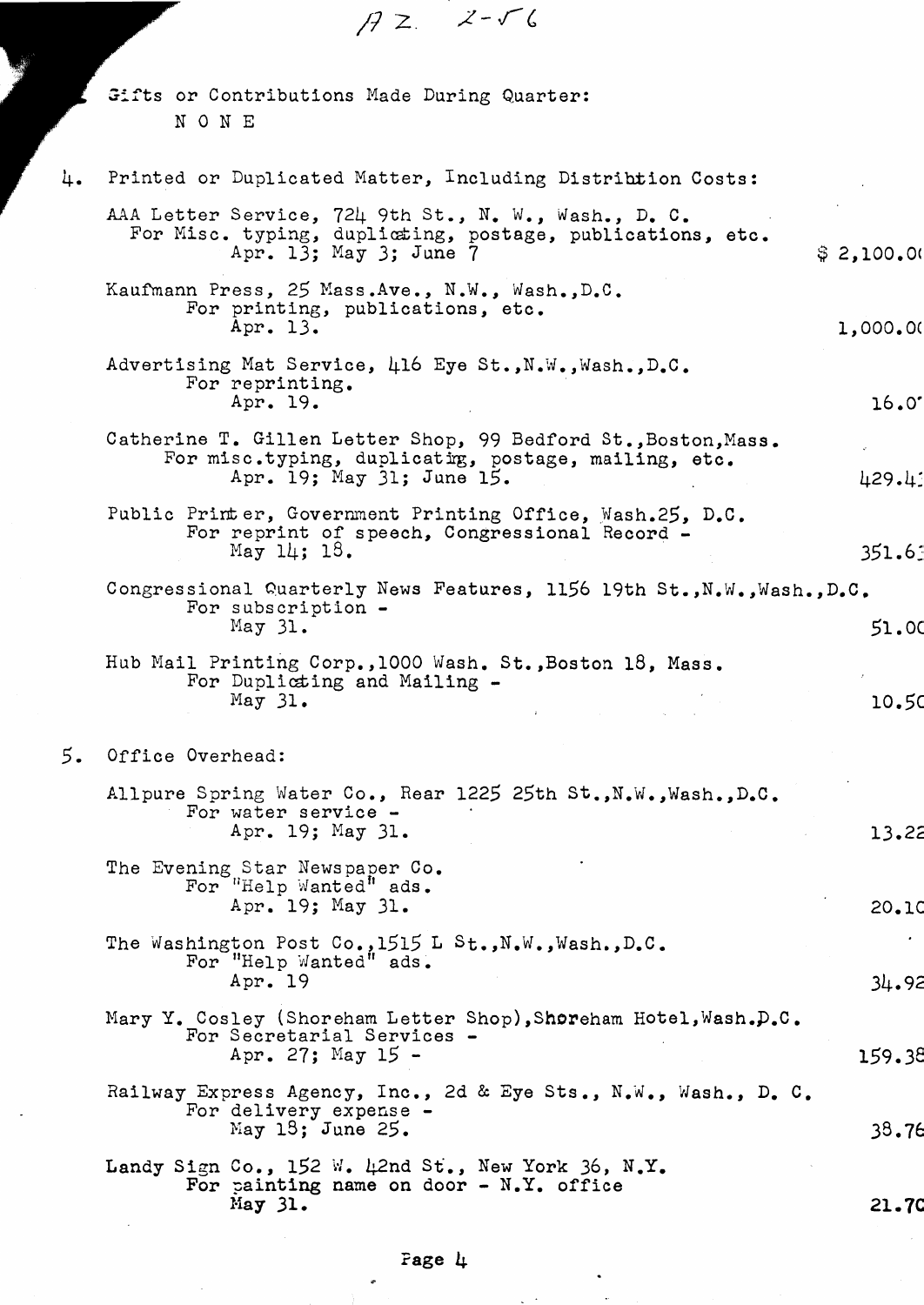$72 - 2 - 16$ 

| 5. | Cont.                                                                                                                         |             |
|----|-------------------------------------------------------------------------------------------------------------------------------|-------------|
|    | Charold Corp., Woodward Bldg., Wash., D. C.<br>For office rent -<br>Apr.; May.                                                | \$<br>640.0 |
|    | Cross & Brown Company, Agent, 270 Madison Ave., New York 16, N.Y.<br>For $N_{\bullet}Y_{\bullet}$ office rent -<br>May; June. | 220.0       |
|    | Telanserphone, Inc. 224 E. 38th St., New York, N.Y.<br>For answering service in N.Y.<br>May $18.$                             | 16.1        |
|    | John Feldman, 3700 Brightview St., Silver Spring, Md.<br>For typewriter repairs -<br>May $31.$                                | 55.         |
|    | The Capital News Co., P.O.Box 1316, Wash., D.C.<br>For newspapers -<br>May 31.                                                |             |
|    | Addressograph-Multigraph Corp., Bx.3001 - Euclid Branch, Cleveland<br>17, Ohio<br>For addressograph plates                    | 41.1        |
|    | May $31.$<br>Dictaphone Corp., 375 Howard Ave., Bridgeport 5, Conn.                                                           | 40.0        |
|    | For office equipment -<br>June 7.                                                                                             | 400.0       |
|    | Syban M. Berman, 2404 Evans Drive, Silver Spring, Md.<br>For writing $-$<br>June 15; 30.                                      | 129.0       |
|    | Fleetwood Letter Service, 52 E. 13th St., New York 3, N.Y.<br>For addressograph plates -<br>June $15.$                        | 90.0        |
|    | Young & Simon, Woodward Bldg., Wash., D. C.<br>For Workmen's Compensation Insurance<br>June $15.$                             | 56.6        |
|    | Postage, Apr. 1 through June 30                                                                                               | 569.d       |
| 6. | Telephone and Telegraph                                                                                                       |             |
|    | C & P Telephone Co., Wash., D. C.<br>For telephone service -<br>Apr. 13; May 15; June 15.                                     | 1,071.5     |
|    | New York Telephone Co., P.O.Bx. 20, Murray Hill Sta., New York 16,<br>$N_{\bullet}Y_{\bullet}$<br>For telephone service -     |             |
|    | May 15; June 15.<br>Temple B'rith Kodesh, 117 Gibbs St., Rochester, N.Y.                                                      | 134.0       |
|    | For telephone service on behalf of Committee -<br>Apr. 13.                                                                    | 43.6        |
|    | Western Union of Washington<br>For telegrams and messenger service -<br>Apr. 13; May 31.                                      | 149.5       |
|    | Page 5                                                                                                                        |             |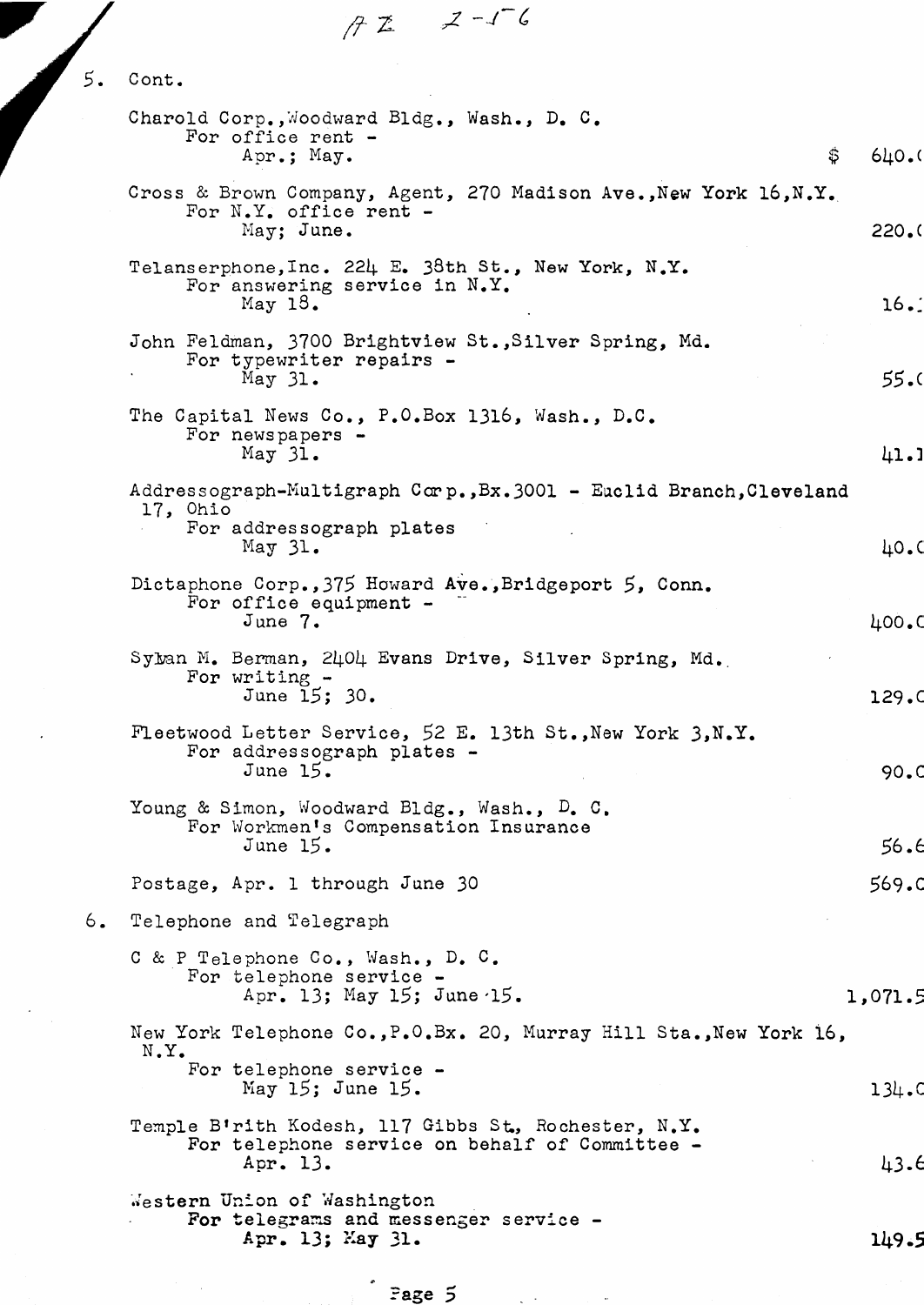American Cable & Radio Corp., 8 Dupont Circle, N.W., Wash. 6, D.C. For cables  $-$ . May 31. \$ 21. 7. Travel, Food, Lodging and Entertainment: 8. All Other Expenditures: 83. 16. 72. 38. 882. 878.1 lOOel 148. 121. 329.14 *.:2-rc. /7* <sup>z</sup> To Mr. I. L. Kenen (Address first page) Reimbursement for expenses & entertainment - Apr. 13; May 15; June 15. To American Airlines, Inc., 910 So. Boston Ave., Tulsa 19, Okla. For Plane travel - May 25; June 7. To Mr. Arnold H. Wallack, (Address first page)  $Reimbursement$  revolving expense fund  $-$ *June Io.* To Mr. Monty Winslow, 420 W. 24th st., Il-D, New York 11, N.Y. Reimbursement travel expenses for interview - May 18. To Hotel Sheraton, 505 N. Michigan, Chicago, Ill. For deposit tor hotel reservations for Democratic Conv. June 18. To Mr. Ben Barker, 24 Appleton Rd., Natick, Mass. Reimbursement for expenses - Apr. 13. Cont. To Rabbi Philip S. Bernstein, l17Gibbs st., Rochester, N.Y. Reimbursement for expenses -Apr. 13; May 31. American Zionist Council, 342 Madison Ave., New York 17, N.Y. For telephone & mess. service on behalf of Committee -June 15. To Mr. Allen Lesser (Address first page) Reimbursement for expenses -Apr. 13; May 29; June 15. To Miss Rite Grossman (Address first page) Reimbursement for expenses -Apr. 13; May 29; June 25.

315.65 District Unemployment Compensation Board *jlJ..r.B;* ~;&J.r ;,e.tJ1rJ:J April 30.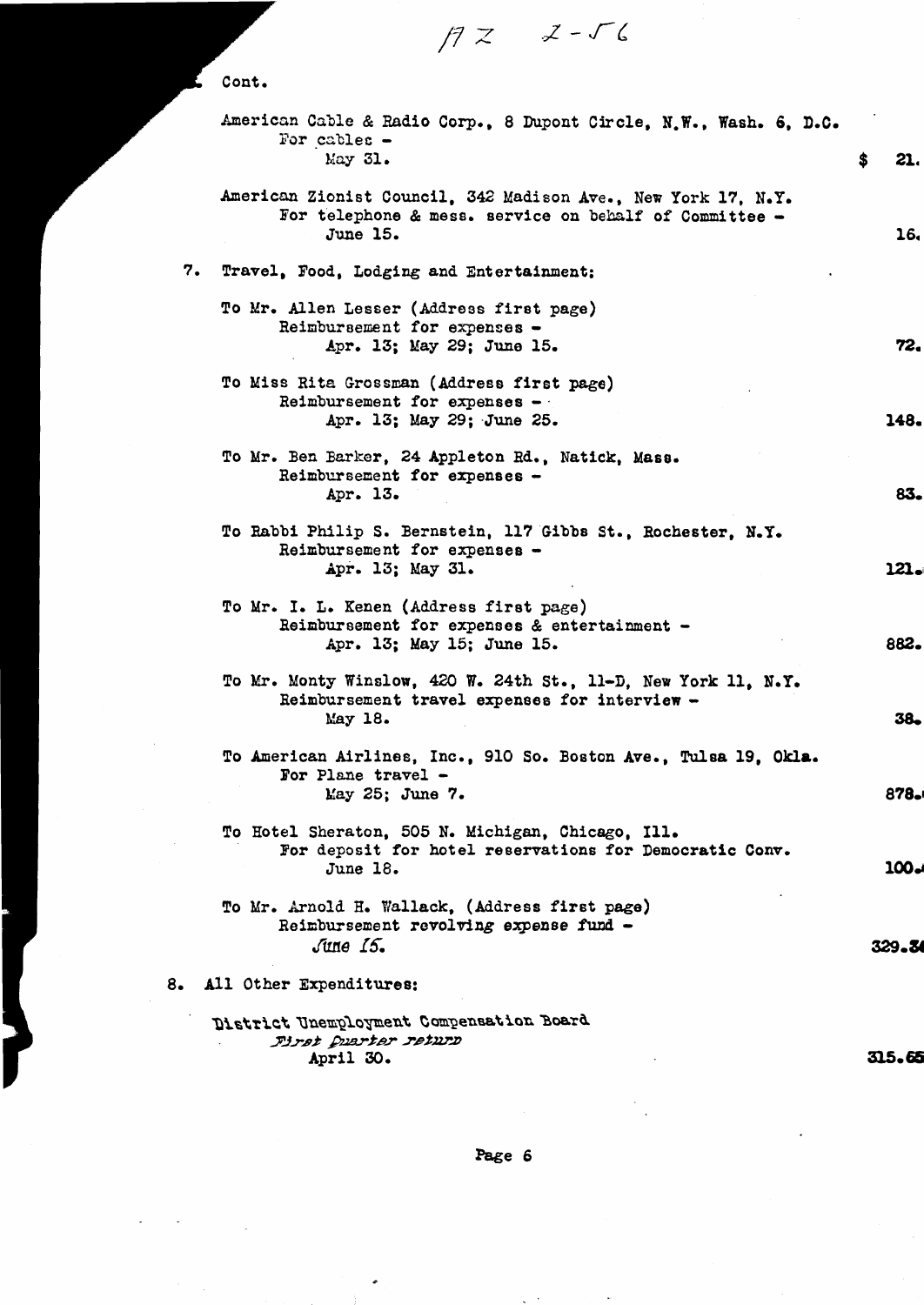## CONTRIBUTIONS AND LOANS OF \$500 AND OVER

,<sup>2</sup> v- ~~ *<sup>C</sup> /l:z*

Period - January  $1$  - June 30, 1956

Aaron Weisberg Sands Hotel Las Vegas, Nevada Contribution - February 27, 1956  $$500.00$ Joseph M. Mazer 477 Madison Avenue New York 22, New York Contribution - March 30, 1956 1,000.00 Paul Himmclfarb 1420 New York Ave., N.W. Washington, D. O.  $Loan - May 3, 1956$  5,000.00 Abe S. Kay 6407 Bradley Blvd. Bethesda 14, Md. Contribution - May 7, 1956 500.00 Zimel Resnick 1621 4th Avenue Asbury Park, New Jersey. Contribution - June 11, 1956 1,000.00

 $\bullet$